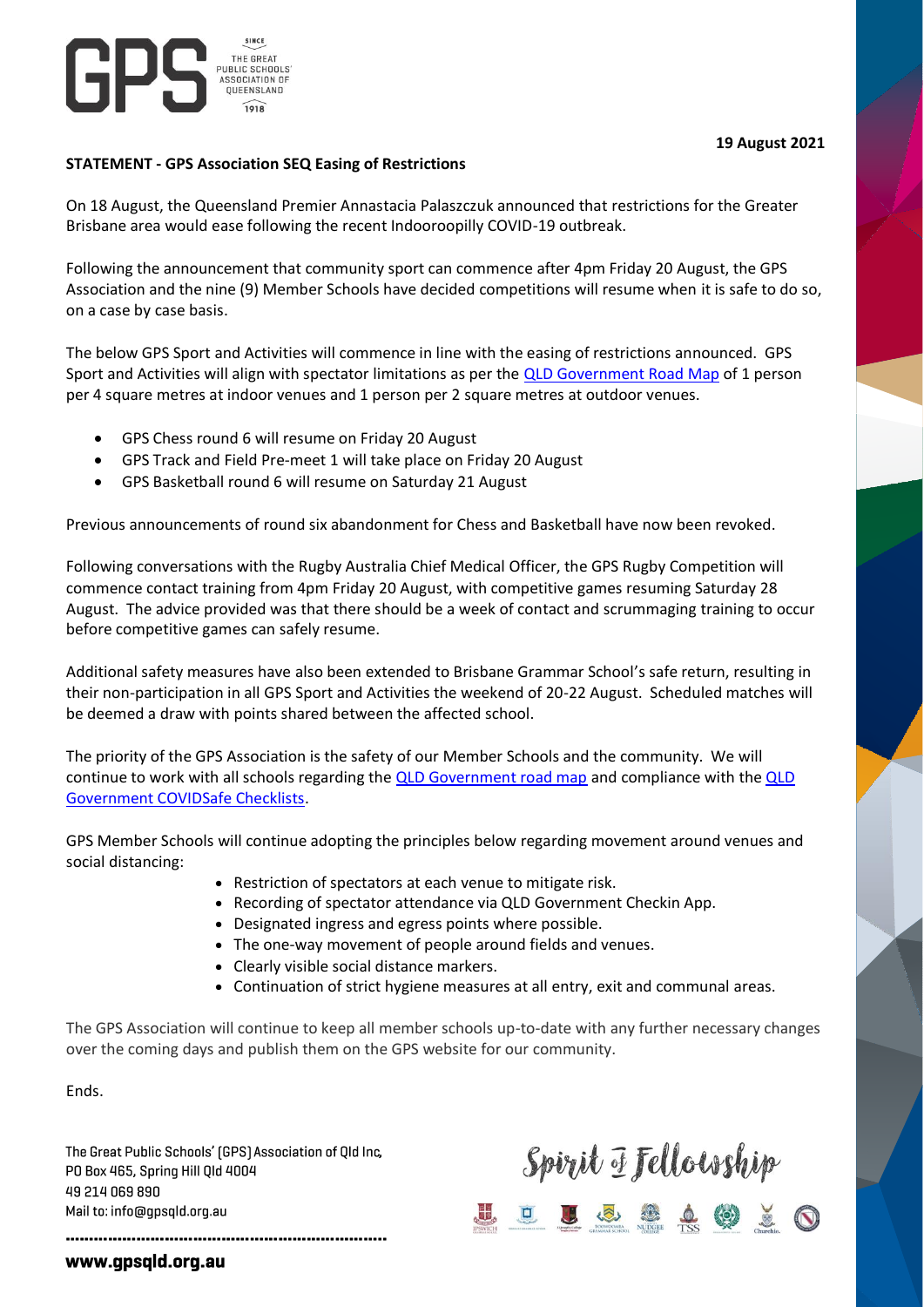

To our sport and recreation colleagues

As you would be aware, today the Premier announced that the strict conditions implemented for the recently impacted Local Government Areas (LGAs) will be lifted at **4pm Friday 20 August 2021**, which is earlier than previously advised. The restrictions in the Cairns and Yarrabah Council areas will now align to the [rest of Queensland.](https://www.vision6.com.au/ch/38941/k5gjq/2954651/8nVIvaPiILXxho.3mdotagzOpI9c9AltlnxyB2bb.html)

Due to Queensland's strong response, we are pleased to advise community sport and recreation will be able to recommence. While this [easing of restrictions](https://www.vision6.com.au/ch/38941/k5gjq/2954652/8nVIvaPiILXxho.3mdotn0mI56mft93EmdRKbFt2.html) is great news for clubs, organisations and activity providers within these regions, some additional requirements will remain in place in the 11 South East Queensland LGAs to ensure the ongoing safety of Queenslanders.

#### **Masks**

- While masks are not required when you are outdoors, you must carry your mask with you at all times
- masks must be continued to be worn in indoor spaces, when at stadiums, at an airport, and on a domestic or international flight departing or arriving in Queensland.

In summary, from **4pm Friday 20 August 2021,** community sport, including training and competition, can resume with spectators, in line with indoor and outdoor venue event requirements.

## **Indoor sport and recreation**

- Indoor sport and recreation can have one person per four square metres or 75% allocated seated and ticketed capacity
- compliance with the [COVID Safe Checklist.](https://www.vision6.com.au/ch/38941/k5gjq/2954631/8nVIvaPiILXxho.3mdotxpY45Y5uGtQEm8tvM2JW.html) This includes the collection of contact information through the [Check In Qld App](https://www.vision6.com.au/ch/38941/k5gjq/2954572/8nVIvaPiILXxho.3mdot8nlPmwzG7KIY5AFzD2yM.html)
- occupant density and physical distancing measures do not apply to the field of play
- it is not possible to observe physical distancing while undertaking activity however attendees must observe physical distancing off the field of play, to the extent possible.

#### **Outdoor sport and recreation**

• Outdoor sport and recreation can have one person per two square metres or 75% allocated seated and ticketed capacity